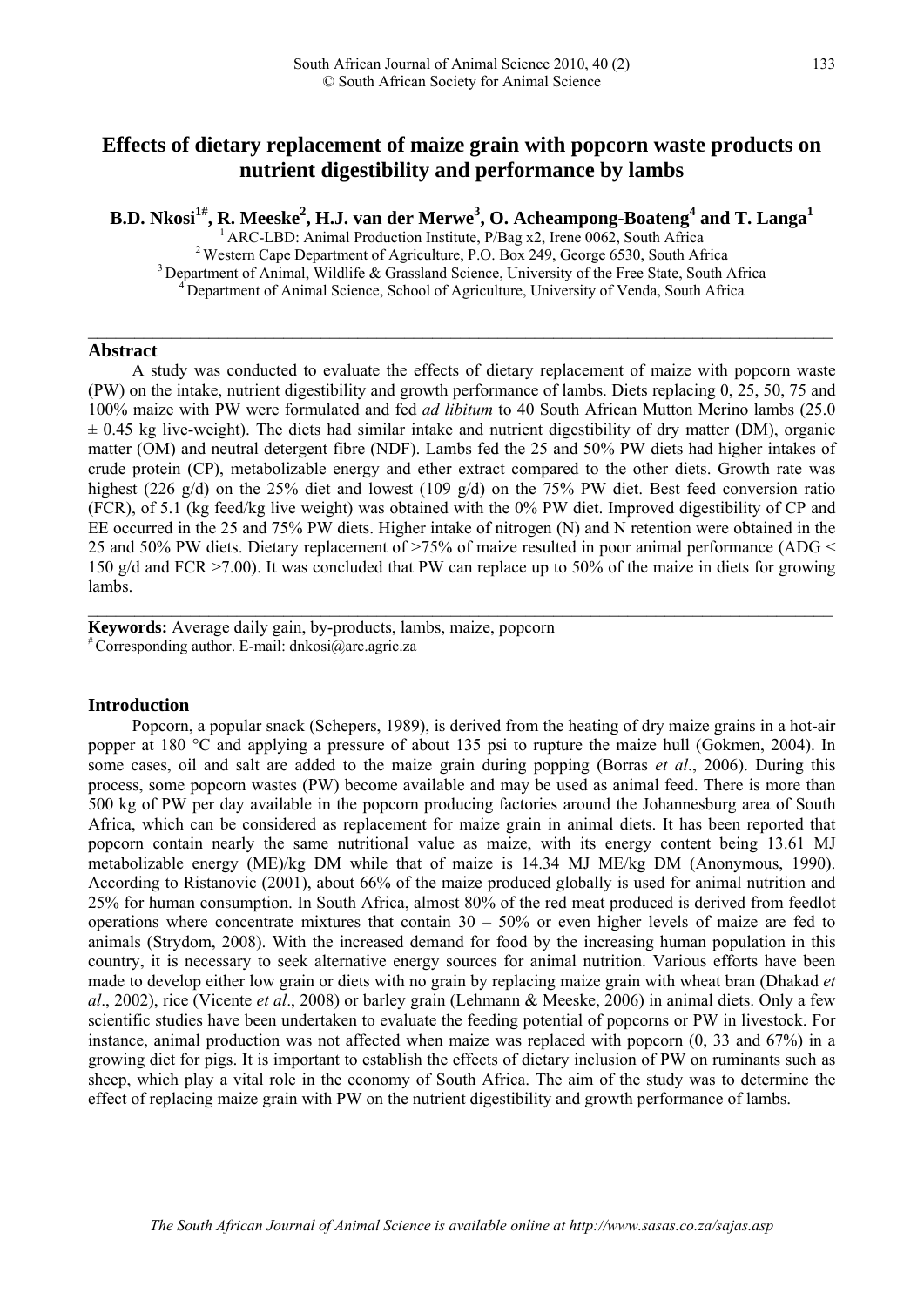## **Materials and Methods**

Popcorn wastes were collected from popcorn producing factories around the southern area of Johannesburg in South Africa. Five diets with different substitution levels of maize with PW (0, 25, 50, 75 and 100%) were formulated (Table 1) to provide in the minimum crude protein requirements of lambs (ARC, 1984). The diets were fed *ad libitum* to 40 South African Mutton Merino ram lambs (18 – 24 months old with a live weight of  $25.0 \pm 0.45$  kg). The lambs were housed in individual metabolism crates (1.2 m length x 0.74 m width x 0.92 m height) in an insulated well-ventilated barn. There were eight lambs per diet, randomly allocated. Water was freely available*.* Twenty one (21) days were allowed for adaptation, followed by a 60 days growth and data collection period. Feed samples were collected weekly and analysed for dry matter (DM), organic matter (OM), crude protein (CP), gross energy (GE), metabolizable energy (ME), ether extract (EE), neutral detergent fibre (NDF) and acid detergent fibre (ADF). Lambs were weighed at the start of the trial and thereafter at weekly intervals until the end of the trial. Feed samples were collected on a daily basis. Daily feed refusals per lamb were collected, weighed, thoroughly mixed and sub-sampled before the morning feeding. Feed intake, average daily gain (ADG) and feed conversion rate (FCR) were determined.

A nutrient digestibility study was conducted during the last 10 days of the growth study. It consisted of a three days adaptation period to faecal bags and a seven days collection period. Urine was collected in 10 litre buckets that contained 100 mL of 10% sulphuric acid. Samples of faeces and urine were pooled for individual lambs during the collection period and sub-samples were collected for laboratory analyses. All animals were treated according to the regulations of the Animal Ethics Committee of the ARC-API (2008).

The dry matter (DM) of diets and faeces was determined by drying the samples at 90 °C until a constant weight was achieved, following the procedure of AOAC (ID 934.01, 1990). After drying, the samples were ground through a 1-mm screen (Wiley mill, Standard Model 3, Arthur H. Thomas Co., Philadelphia, PA) for chemical analyses. Acid detergent fibre and NDF were determined according to Van Soest *et al*. (1991). Crude protein (ID 968.06), OM (ID 942.05) and EE (ID 963.15) were determined according to the procedure of AOAC (1990). The GE of diets, faeces and urine were determined with a bomb calorimeter (MC-1000 modular calorimeter, Energy Instrumentation, 135 Knoppieslaagte, Centurion, South Africa). The digestible energy (DE) values of the diets were determined by deducting energy in faeces from gross energy of the respective diets. The ME was determined by deducting energy of urine and energy loss as methane (assuming 6% of GE is lost as methane) from the DE (Wedegaertner & Johnson, 1983, McDonald *et al*., 1995). Analysis of N in the feeds, faeces and urine samples was done according to AOAC (ID 968.06, 1990).

Data of the means for the chemical composition, growth performance and nutrient digestibility in lambs were analysed in a completely randomized design for ANOVA using Genstat (2000). The differences among treatment means were compared with least significant difference (LSD) and significance was declared at 5% probability level. The data was fitted with the Snedecor & Cochran (1980) statistical model:

 $Y_{ij} = \mu + t_i + \beta_j + \varepsilon_{ij}$ 

where  $Y_{ii}$  is the individual observations of the i-th treatment and the j-th block,  $\mu$  is the general effect,  $t_i$  is the effect of the i-th treatment,  $\beta_i$  is the effect of the j-th block,  $\varepsilon_{ij}$  is the random variation or experimental error.

#### **Results and Discussions**

Physical and chemical composition of maize grain, PW and the diets are shown in Table 1. The PW had higher CP, EE and fibre (ADF and NDF) levels compared to maize, which corroborates with previous findings (Anonymous, 1990). Replacing maize with PW therefore increased the CP, EE and fibre contents of diets. The higher CP content of popcorn in comparison to popcorn grain has been reported by several authors (Graves & West 1982; Park *et al*., 2000). The increase in EE of the diets could be attributed to the addition of oil during the production of popcorn (Borras *et al*., 2006).

Mean values of nutrient intake by lambs are given in Table 2. The mean DM and OM intakes were found to be similar  $(P > 0.05)$  in the five groups, indicating that the replacement of maize grain either partially or completely with PW had no adverse effect on feed intake of growing lambs. This supports earlier observations (Dhakad *et al*., 2002) when the replacement of maize grain with wheat bran did not affect (P >0.05) dry matter intake (DMI) in growing lambs. However, contradictory observations (Kawas *et al*., 1991; Pathak *et al*., 1998) were reported on decreased DMI when grains were replaced with low energy diets on DMI of animals. Other workers (Fluharty *et al*., 1994) have reported enhanced feed intake on decreasing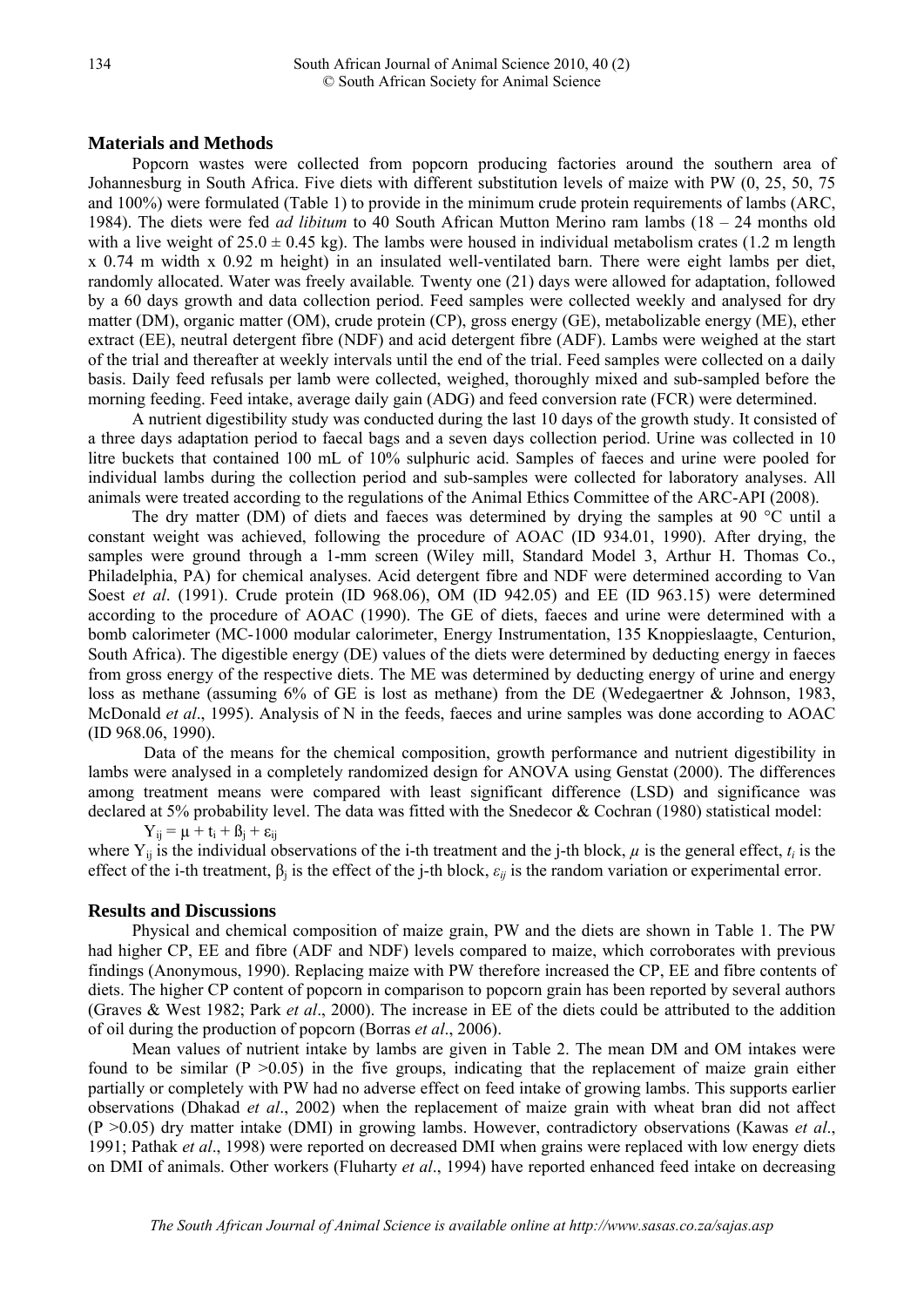| Ingredient %         | Replacement level (%) |      |         |      |                  | Maize | Popcorn |
|----------------------|-----------------------|------|---------|------|------------------|-------|---------|
|                      | $\boldsymbol{0}$      | 25   | 50      | 75   | 100              | grain | waste   |
| Maize                | 56                    | 42   | 28      | 14   | $\boldsymbol{0}$ |       |         |
| Popcorn waste        | $\boldsymbol{0}$      | 14   | 28      | 42   | 56               |       |         |
| Wheaten bran         | 10.6                  | 8.7  | $\,8\,$ | 8.9  | 8.8              |       |         |
| Molasses meal        | 10                    | 10   | 10      | 10   | 10               |       |         |
| Sunflower OC         | 5                     | 5    | 5       | 5    | 5                |       |         |
| Ammonium<br>sulphate | 0.6                   | 0.5  | 0.3     | 0.3  | 0.3              |       |         |
| Limestone            | 1.1                   | 1.1  | 1.1     | 1.1  | 1.2              |       |         |
| Salt                 | 0.5                   | 0.5  | 0.5     | 0.5  | 0.5              |       |         |
| E. curvula (hay)     | 6                     | 8.0  | 8.9     | 8.0  | 8                |       |         |
| Lucerne              | 10                    | 10   | 10      | 10   | 10               |       |         |
| *Premix finisher     | 0.2                   | 0.2  | 0.2     | 0.2  | 0.2              |       |         |
| DM                   | 90.9                  | 89.0 | 89.6    | 89.6 | 87.8             | 89.3  | 88.9    |
| <b>OM</b>            | 93.3                  | 92.1 | 93.1    | 92.5 | 92.6             | 98.7  | 96.2    |
| CP                   | 15.5                  | 16.7 | 16.9    | 17.2 | 17.7             | 10.1  | 12.9    |
| EE                   | 3.8                   | 4.3  | 4.5     | 4.9  | 5.4              | 4.6   | 11.0    |
| GE (MJ/kg DM)        | 16.5                  | 16.6 | 16.1    | 15.9 | 16.2             | 16.8  | 16.6    |
| <b>ADF</b>           | 11.6                  | 12.9 | 12.3    | 12.6 | 15.0             | 5.0   | 8.8     |
| <b>NDF</b>           | 29.0                  | 30.8 | 31.2    | 31.8 | 35.1             | 29.9  | 32.1    |

**Table 1** Dietary ingredients and chemical composition of diets, popcorn waste and maize grain

\*Premix on DM basis: selenium 10 mg/kg; potassium 215 mg/kg; iron 50 mg/kg; cobalt 20 mg/kg; zinc 50 mg/kg; manganese 1600 mg/kg; copper 300 mg/kg; iodine 70 mg/kg; calcium 220 mg/kg; phosphorus 280 mg/kg; sulphur 30 g/kg; salt 950 g/kg.

DM - dry matter; OM - organic matter; CP - crude protein; EE - ether extract; GE - gross energy; ADF - acid detergent fibre; NDF - neutral detergent fibre.

levels of grains in a concentrate diet, but some workers (Singh *et al*., 1999) have shown that dietary replacement of grains had no effect on DMI of sheep. The present study further showed a higher  $(P \le 0.05)$  intake of CP and energy from the 25 and 50% replacement levels of maize grains compared to the other diets. The average daily gain (ADG) was the highest ( $P \le 0.05$ ) for the lambs fed diets containing 25 and 50% PW replacement levels (Table 2). This may be attributed to the higher intakes of CP and energy of lambs fed these two diets compared to the other diets, and indicates that the efficiency of gain is closely related to the intakes of CP and energy (Fashina-Bombata *et al*., 1994). Haddad *et al*. (2001) also reported higher gains in Awassi lambs that had a higher CP intake compared to those that had a lower CP intake. The growth rate was lower ( $P \le 0.05$ ) at 75 and 100% PW inclusion levels, indicating reduced growth of lambs fed on higher replacement levels of maize grains with PW as compared to the lambs fed diets containing less than 50% PW. This corroborates with the finding of Dhakad *et al.* (2002) who observed poor growth rates in lambs fed on diets containing 100% replacement of maize grain with wheat bran compared to diets containing lower replacement levels. Replacing maize with feed grade wheat at 75% level in a concentrate diet for lambs resulted in ADG of 154 g/d (Tripathi *et al.*, 2007), which was higher than 109 g/d obtained with the diet that contained 75% of PW in the present study.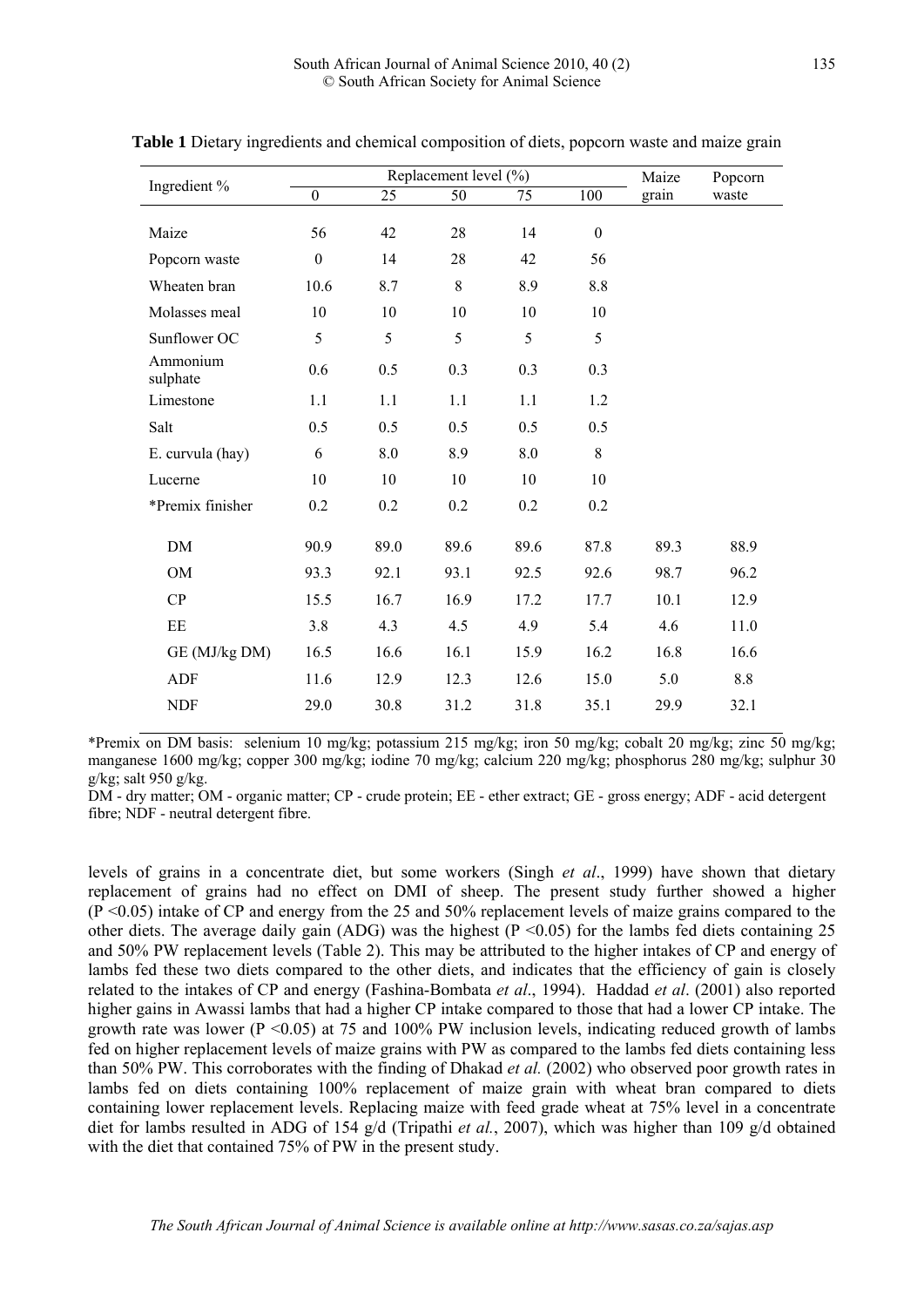|                      | Substitution level (%) |                   |                   |                   |              |        | P-value |  |
|----------------------|------------------------|-------------------|-------------------|-------------------|--------------|--------|---------|--|
|                      | $\overline{0}$         | 25                | 50                | 75                | 100          | s.e.m. |         |  |
| Feed intake g/lamb/d |                        |                   |                   |                   |              |        |         |  |
| DMI                  | 960                    | 1183              | 1344              | 877               | 1050         | 108.9  | 0.059   |  |
| <b>OMI</b>           | 895                    | 1089              | 1251              | 812               | 972          | 100.9  | 0.058   |  |
| <b>CPI</b>           | $148.7^{b}$            | $209.9^a$         | $226.7^{\circ}$   | $150.9^{b}$       | $175.6^{b}$  | 39.3   | 0.001   |  |
| GEI MJ/d             | $9.2^b$                | 11.7 <sup>a</sup> | 11.8 <sup>a</sup> | 8.0 <sup>c</sup>  | $9.6^b$      | 1.332  | 0.005   |  |
| EEI                  | $36.3^\circ$           | $37.4^\circ$      | $46.8^{b}$        | $58.2^a$          | $60.3^{a}$   | 4.87   | 0.004   |  |
| <b>NDFI</b>          | 278                    | 364               | 420               | 308               | 334          | 35.3   | 0.098   |  |
| Growth performance   |                        |                   |                   |                   |              |        |         |  |
| IBW kg               | 24.7                   | 25.2              | 25.3              | 26.1              | 24.3         | 0.447  | 0.081   |  |
| FBW kg               | $35.2^{b}$             | $36.3^{b}$        | 38.9 <sup>a</sup> | 32.0 <sup>d</sup> | $32.3^\circ$ | 1.430  | 0.002   |  |
| ADG $g/d$            | 190 <sup>b</sup>       | $215^a$           | $226^a$           | 109 <sup>d</sup>  | $146^\circ$  | 21.24  | 0.001   |  |
| $FCR$ kg/kg          | $5.1^e$                | $5.5^d$           | 6.0 <sup>c</sup>  | 8.1 <sup>a</sup>  | $7.2^{b}$    | 0.94   | 0.039   |  |
|                      |                        |                   |                   |                   |              |        |         |  |

**Table 2** Effect of dietary substitution of maize with popcorn waste on feed intake (g/lamb/d), ADG (g/d) and FCR (kg/kg) in lambs  $(n = 8)$ 

 $a-e$  Means in the same row with different superscripts differ significantly (P < 0.05).

DMI - dry matter intake; OMI - organic matter intake; GEI - gross energy intake; IBW - initial body weight; FBW - final body weight; ADG - average daily gain; FCR - feed conversion rate (kg feed/kg weight gain).

Data on the apparent digestibility coefficients (%) of different nutrients are given in Table 3. The digestibility of DM, OM, energy and fibre was found to be similar  $(P > 0.05)$  among the five diets, indicating that replacement of maize grain with PW even at 100 % level had no adverse effect on digestibility of these nutrients. This agrees with the results of Dhakad *et al*. (2002) and Garg *et al*. (2004) who have also reported no adverse effect on the digestibility of these nutrients when maize grains were replaced with wheat bran in the diets of growing lambs. However, the apparent digestibility of CP was higher  $(P \le 0.05)$  for diets with 25 and 75% replacement of maize with PW. The digestibility of the EE was higher  $(P \le 0.05)$  in the diets that contained 75 and 100% PW compared to the other diets. This may be due to higher EE intake of lambs in these treatments. This corroborated with the results of Luginbuhl *et al.* (2000) who reported an increased EE digestibility with increased EE intake in goats fed diets that contained 8 and 16% whole cottonseed compared to those that were fed on the control diet. Similarly, Nath & Kehar (1969) reported a lower EE digestibility at lower EE intake. Furthermore, it can be expected that the digestibility of fibre (NDF) would be reduced with increased PW in diets which subsequently increased dietary EE. Different studies (Hall *et al*., 1990; Jenkins, 1993; Pavan *et al*., 2007) have reported a reduction in the digestibility of fibre with increased dietary EE. A possible explanation for the reduction in fibre digestibility with increased dietary EE is that fat inclusion depressed the attachment of ruminal microorganisms to the fibre, and thus decreased fibre digestion by creating a hydrophobic barrier on the fibrous feedstuff (Devendra & Lewis, 1974). However, the digestibility of fibre in the present study was not  $(P > 0.05)$  affected by an increased EE content in the PW treatments. This could be explained by the EE content of the diets which was less than 5% (Moore *et al*., 1986). The intake and digestibility characteristics of the present study were of typical high-concentrate fed animals, in which the digestibility co-efficient of DM and CP was  $68 - 78\%$  and  $72 - 81\%$ , respectively, which were comparable to those of Tripathi *et al*. (2007).

Data on the N intake and utilization of the diets by lambs are given in Table 4. The intake of N differs significantly ( $P \le 0.05$ ) among treatments and therefore N retention was expressed as percentage of N intake. The highest N retention as a percentage of intake occurred when 25 to 50% of the maize grain in the diet was replaced by PW. The increase in N intake from these diets could be attributed to a better digestibility of N resulted in an increase in N absorption, showing a more efficient N use when 25 and 50%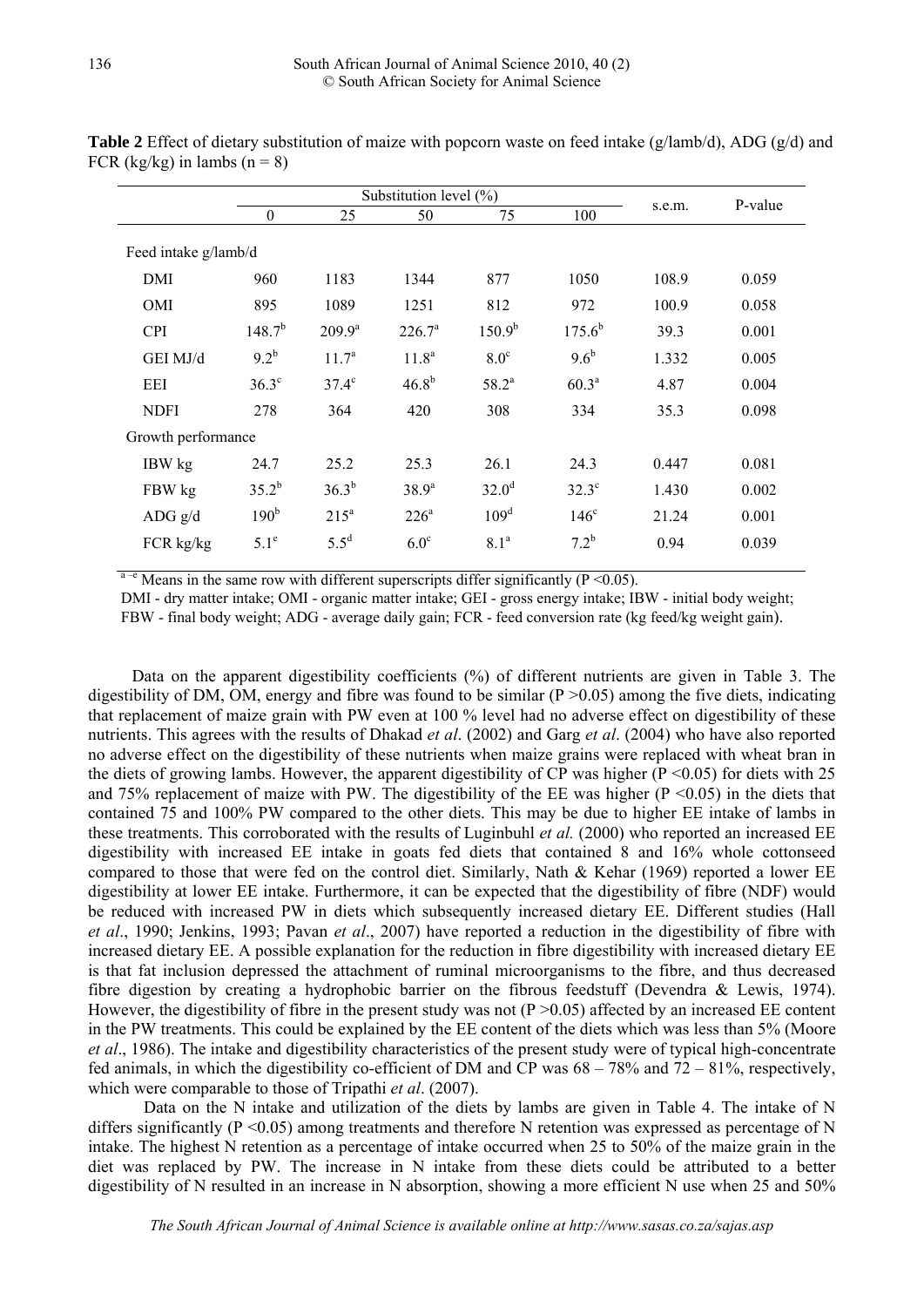PW are included in lamb diets. A reduced ( $P \le 0.05$ ) N retention occurred in the diet that contained 100% PW, which indicates that replacement of maize grain above 75% level with PW in the diet has an adverse effect on N metabolism in lambs. This is consistent with the finding by Garg *et al*. (2004) whereby a reduced N retention occurred in sheep fed on concentrate that contained more than 50% replacement level of maize grain with de-oiled rice bran. The highest ( $P < 0.05$ ) N retention (g/d) was found in the diet with 50% replacement of maize with PW indicating a more efficient utilization of dietary N.

| Table 3 Effect of dietary substitution of maize with popcorn waste on nutrient digestibility coefficients (%) |  |  |  |
|---------------------------------------------------------------------------------------------------------------|--|--|--|
| and metabolizable energy (ME) of the diet by lambs $(n = 8)$                                                  |  |  |  |

|                                             | Substitution level $(\% )$ |                   |                   |                   |                |        | P-value |  |  |
|---------------------------------------------|----------------------------|-------------------|-------------------|-------------------|----------------|--------|---------|--|--|
|                                             | $\mathbf{0}$               | 25                | 50                | 75                | 100            | s.e.m. |         |  |  |
| Apparent digestibility coefficients $(\% )$ |                            |                   |                   |                   |                |        |         |  |  |
| Dry matter                                  | 72.0                       | 71.9              | 73.4              | 67.8              | 70.6           | 2.53   | 0.304   |  |  |
| Organic matter                              | 72.4                       | 72.0              | 73.6              | 66.9              | 71.1           | 2.56   | 0.322   |  |  |
| Crude protein                               | $76.6^{b}$                 | 79.7 <sup>a</sup> | 71.9 <sup>c</sup> | $80.6^a$          | $75.8^{b}$     | 0.938  | 0.001   |  |  |
| Energy                                      | 72.2                       | 72.1              | 65.4              | 72.0              | 69.7           | 2.50   | 0.291   |  |  |
| Ether extract                               | $86.5^{\circ}$             | $89.4^{b}$        | 84.9 <sup>d</sup> | 90.7 <sup>a</sup> | $90.6^{\circ}$ | 1.084  | 0.005   |  |  |
| <b>NDF</b>                                  | 47.6                       | 50.3              | 45.8              | 56.8              | 48.1           | 4.21   | 0.418   |  |  |
| ME (MJ/kg DM)                               | 9.9                        | 10.2              | 9.1               | 9.6               | 9.4            | 0.83   | 0.072   |  |  |

<sup>a-d</sup> Means in the same row with different superscripts differ significantly ( $P \le 0.05$ ). NDF - neutral detergent fibre.

**Table 4** Effect of dietary substitution of maize with popcorn waste on nitrogen (N) intake (g/kg DM), excretion and retention in rams  $(n = 8)$ 

|                      | Substitution level $(\% )$ |                    |                   |                   |                      |        | P-value |  |
|----------------------|----------------------------|--------------------|-------------------|-------------------|----------------------|--------|---------|--|
|                      |                            | 25                 | 50                | 75                | 100                  | s.e.m. |         |  |
| NI(g/d)              | $59.1^\circ$               | $71.5^{b}$         | 87.9 <sup>a</sup> | $52.2^d$          | $36.5^{\circ}$       | 6.28   | 0.001   |  |
| Faecal N $(g/d)$     | $5.55^{\circ}$             | $6.84^{b}$         | $10.17^{\rm a}$   | 4.83 <sup>c</sup> | $6.78^{b}$           | 0.924  | 0.010   |  |
| N urine $(g/d)$      | 3.98                       | 2.96               | 2.27              | 1.93              | 2.54                 | 0.582  | 0.171   |  |
| TN excretion $(g/d)$ | $9.53^{b}$                 | $9.80^{b}$         | $12.44^{\circ}$   | 6.76 <sup>c</sup> | $9.32^{b}$           | 1.298  | 0.015   |  |
| N retention $(g/d)$  | $49.6^\circ$               | $61.7^{b}$         | $75.4^{\rm a}$    | $45.4^{b}$        | $27.2^d$             | 5.12   | 0.001   |  |
| Retention $(\% )$    | $84.13^{\circ}$            | 86.47 <sup>a</sup> | $85.85^{b}$       | $87.23^{\circ}$   | $74.58$ <sup>d</sup> | 0.876  | 0.001   |  |

<sup>a-e</sup> Means in the same row with different superscripts differ significantly ( $P \le 0.05$ ).

NI - nitrogen intake; TN - total nitrogen.

#### **Conclusions**

It is concluded that low cost popcorn waste can replace up to 50% of maize grain in high concentrate diets to support lamb growth rate of  $190 - 226$  g per day.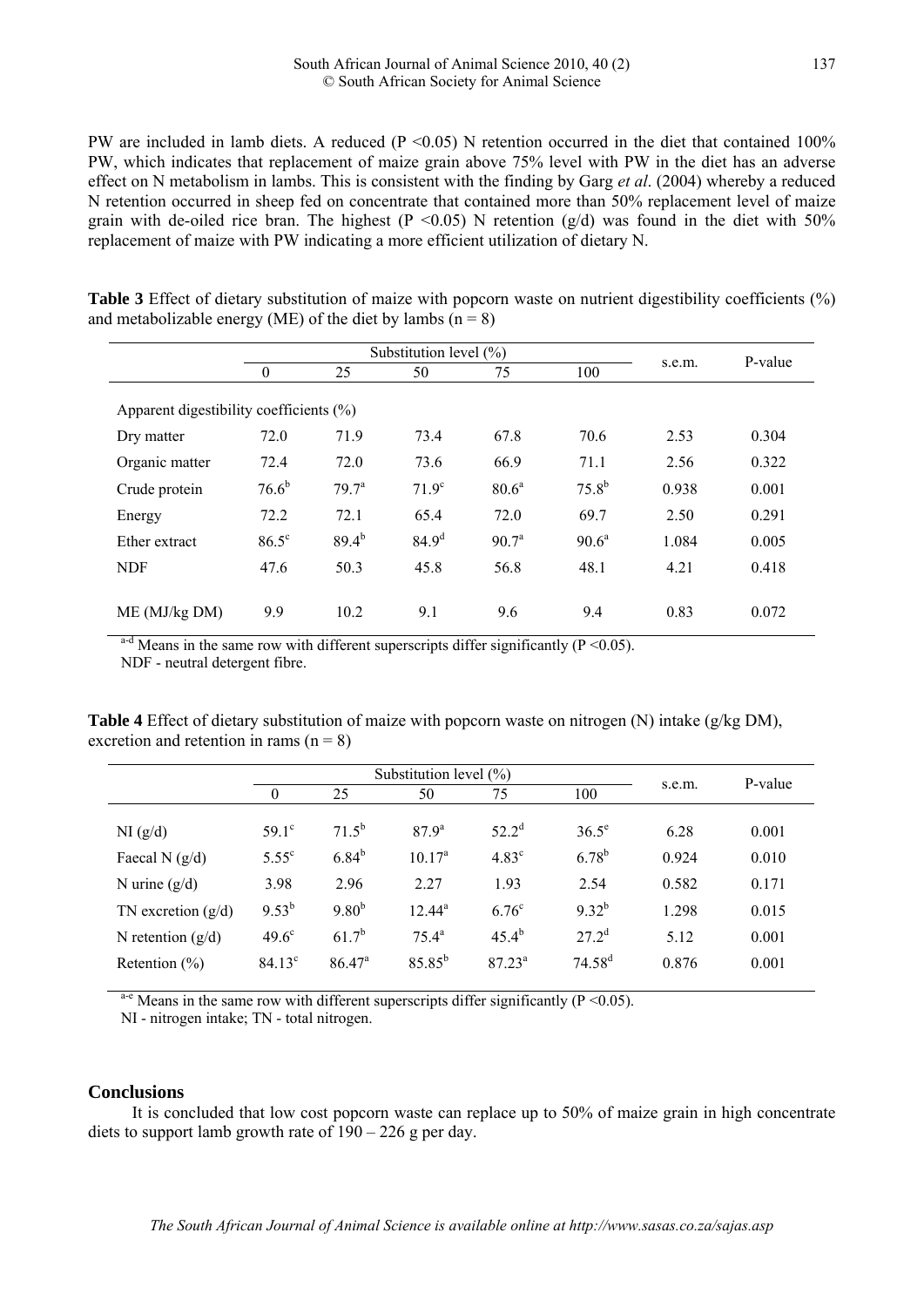# **Acknowledgements**

The authors wish to thank the Gauteng Department of Agriculture, Conservation and Environment for financial support of this research.

# **References**

- Animal Ethics Committee, 2008. Animal Ethics Committee of the ARC-Animal Production Institute, Irene, South Africa.
- Anonymous, 1990. Popcorn replaces yellow corn in starter, grow to finish diets. Swine Research Digest. National Hog Farmer, February 15. pp. 42-43.
- AOAC, 1990. Official Methods of Analysis.  $15<sup>th</sup>$  ed. Association of Official Analytical Chemists, Washington, DC, USA.
- AOAC, 1995. Official Methods of Analysis. 16<sup>th</sup> ed. Association of Official Analytical Chemists, Washington, DC, USA.
- ARC, 1984. The Nutrient Requirements of Ruminant Livestock. Suppl. No 1. Agricultural Research Council. Commonwealth Agricultural Bureaux, Slough, England.
- Borras, F., Seetharaman, K., Yao, N, Robutti, J.L., Percibaldi, N.M. & Eyherabide, G.H., 2006. Relationship between popcorn composition and expansion volume and discrimination of corn types by using zein properties. Cereal Chem. 83 (1), 86-92.
- Devendra, C. & Lewis, D., 1974. The interaction between dietary lipids and fibre in the sheep. 2. Digestibility studies. Anim. Prod. 19, 67-76.
- Dhakad, A., Garg, A.K., Singh, P. & Agrawai, D.K., 2002. Effect of replacement of maize grain with wheat bran on the performance of growing lambs. Small Rumin. Res. 43, 227-234.
- Fashina-Bombata, H.A., Fanimo, A.O. & Weingartner, K., 1994. Effect of extruded fullfat soyabean meal as replacement for groundnut meal on performance, carcass characteristics and serum metabolites of weaner-grower pigs. Anim. Feed Sci. Technol. 47, 171-176.
- Fluharty, F.L., Loerch, S.C. & Smith, F.E., 1994. Effects of energy density and protein source on diet digestibility and performance of calves after arrival at the feedlot. J. Anim. Sci. 72, 1616-1622.
- Garg, A.K., Singh, P., Malik, R. & Agrawal, D.K., 2004. Effect of replacing maize grain with de-oiled rice bran on intake and utilization of nutrients in adult ewes. Small Rumin. Res. 52, 75-79.
- Genstat For Windows® 2000. Release 4.2. 5<sup>th</sup> ed. VSN International Ltd., Oxford, UK.
- Gokmen, S., 2004. Effects of moisture content and popping method on popping characteristics of popcorn. J. Food Eng. 65 (3), 357-362.
- Graves, C.R. & West, D.R., 1982. Grain protein variation in corn hybrids from 1980 through 1982 (Maize, forage composition). Tennese Farm Home Sci. 124, 8-9.
- Haddad, S.G., Nasr, R.E. & Muwalla, M.M., 2001. Optimum dietary protein level for finishing Awassi lambs. Small Rumin. Res. 39, 41-46.
- Hall, K.L., Goetsch, A.L., Landis, K.M., Forster, J.L.A. & Brake, A.C., 1990. Effects of a fat and ground maize supplement on feed intake and digestion by cattle consuming Bermudagrass (*Cynodon dactylon*). Anim. Feed Sci. Technol. 30, 275-288.
- Jenkins, T.C., 1993. Lipid metabolism in the rumen. J. Dairy Sci. 76, 3851-3863.
- Kawas, J.R., Lopes, J., Danelon, D.L. & Lu, C.D., 1991. Influence of forage to concentrate ration on intake, digestibility, chewing and milk production of dairy goats. Small Rumin. Res. 4, 11-18.
- Lehmann, M. & Meeske, R., 2006. Substituting maize grain with barley grain in concentrates fed to Jersey cows grazing kikuyu-ryegrass pasture. S. Afr. J. Anim. Sci. 36, 175-180.
- Luginbuhl, J.M., Poore, M.H. & Conrad, A.P., 2000. Effect of level of whole cottonseed on intake, digestibility, and performance of growing male goats fed hay-based diets. J. Anim. Sci. 78, 1677-1683.
- McDonald, P., Edwards, R.A., Greenhalgh, J.F.D. & Morgan, C.A., 1995. Chapter 11: Evaluation of foods. In: Animal Nutrition. 5<sup>th</sup> ed., Longman Scientific and Technical, Longman House, Burnt Mill, Harlow, England. pp. 238-265.
- Moore, J.A., Swingle, R.S. & Hale, W.H., 1986. Effects of whole cottonseed, cottonseed oil or animal fat on digestibility of wheat straw diets by steers. J. Anim. Sci. 63, 1267-1273.
- Nath & Kehar, 1969. Effect of fat supplementation in the digestion of nutrients in buffalo (*Bos bubalis*) bulls. Indian Vet. J. 46, 699-702. (cited by Singh *et al*., 1999).

138